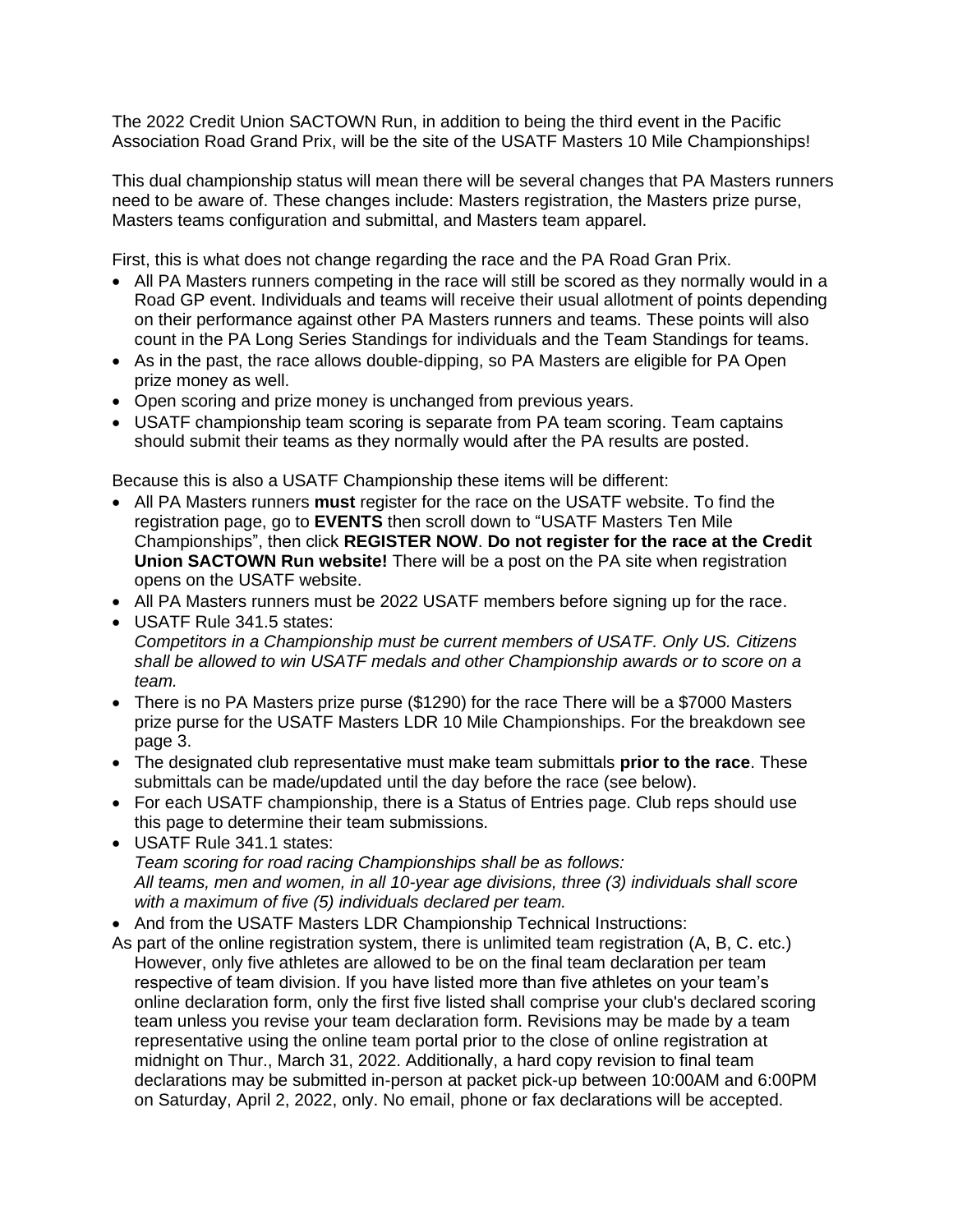Team revision forms will be available at packet pick-up. Questions should be directed to Perry Jenkins the Championship Referee.

• The apparel requirements for USATF Masters LDR championships are the same as cross country which are described in Rule 251.3. *The jersey or singlet worn by the members of a team in cross country shall be basically identical for each member in color and style, and must be clearly visible throughout the race, i.e., worn as the outer garment if other apparel items are worn underneath by one or more team members. Because of the nature of cross country running, the preferences of individual athletes in certain weather situations will allow other apparel items to vary widely without penalty. Individuals not complying may be disqualified from scoring for a team.*

If, after reading this document, you still have questions please email Tom Bernhard at: [tlbernhard@gmail.com](mailto:tlbernhard@gmail.com)

The complete 2022 USATF Masters LDR Grand Prix Schedule may be found [here.](https://www.pausatf.org/wp-content/legacy/2022/2022%20Masters%20LDR%20Grand%20Prix%20Schedule.pdf?_t=1643907014)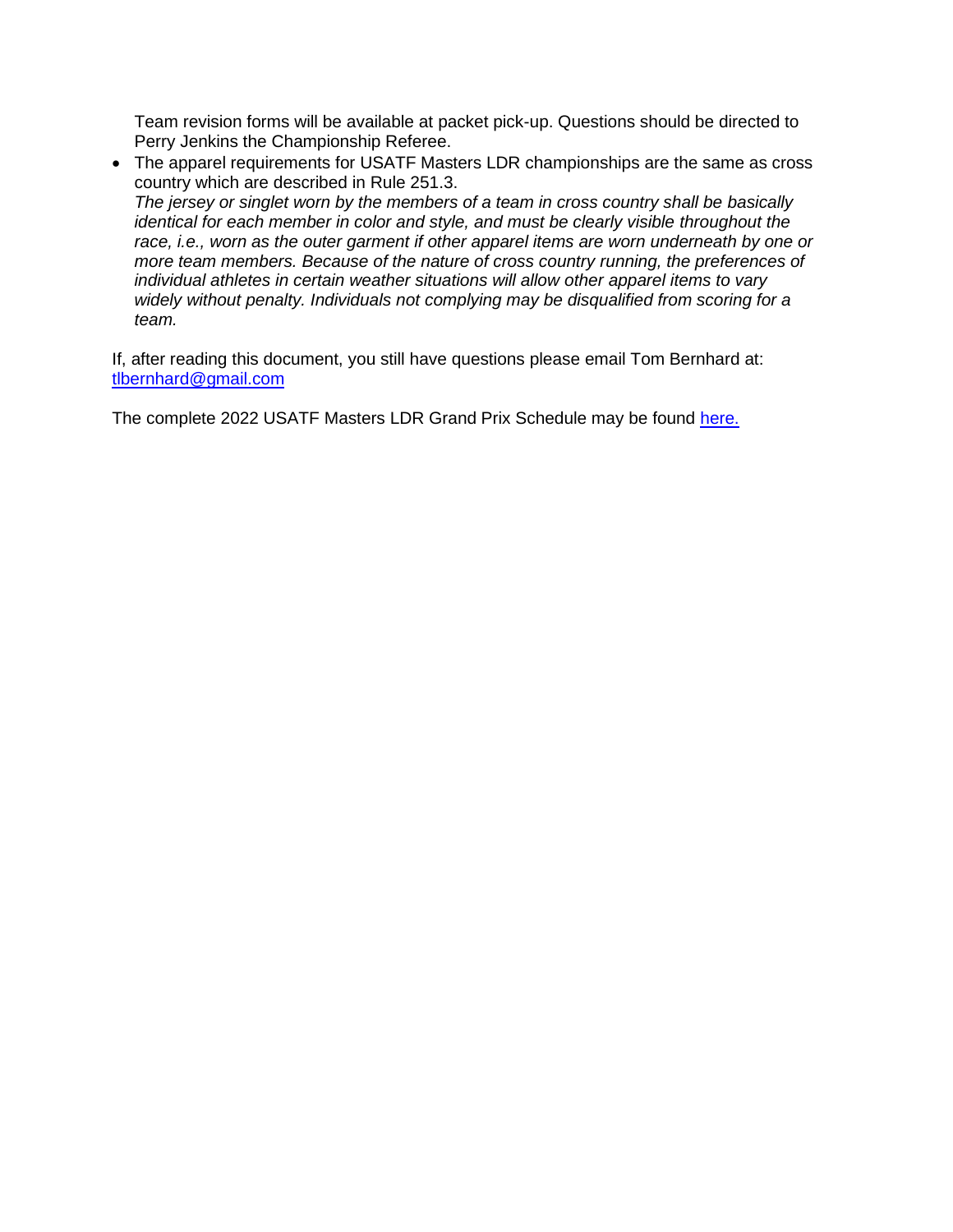

# **USATF Masters Ten Mile Championships Sunday, April 3, 2022 Sacramento, CA**

**PRIZE PURSE Seven Thousand Dollar Master Prize Purse**

# **USATF Masters Age-Graded \$2500 Based on USATF 2020 Age-Grading Tables**

| Men             |       | Women           |       |
|-----------------|-------|-----------------|-------|
| 1 st            | \$500 | 1st             | \$500 |
| 2 <sub>nd</sub> | \$300 | 2 <sub>nd</sub> | \$300 |
| <b>Rrd</b>      | \$200 | <b>Rrd</b>      | \$200 |
| 4th             | \$150 | 4th             | \$150 |
| <b>қth</b>      | \$100 | <b>қth</b>      | \$100 |

## **USATF Masters Overall**

# **\$1000**

| Men             |       | Women           |       |
|-----------------|-------|-----------------|-------|
| 1 st            | \$250 | 1 <sub>st</sub> | \$250 |
| 2 <sub>nd</sub> | \$150 | 2 <sub>nd</sub> | \$150 |
| <b>Rrd</b>      | \$100 | 3 <sup>rd</sup> | \$100 |